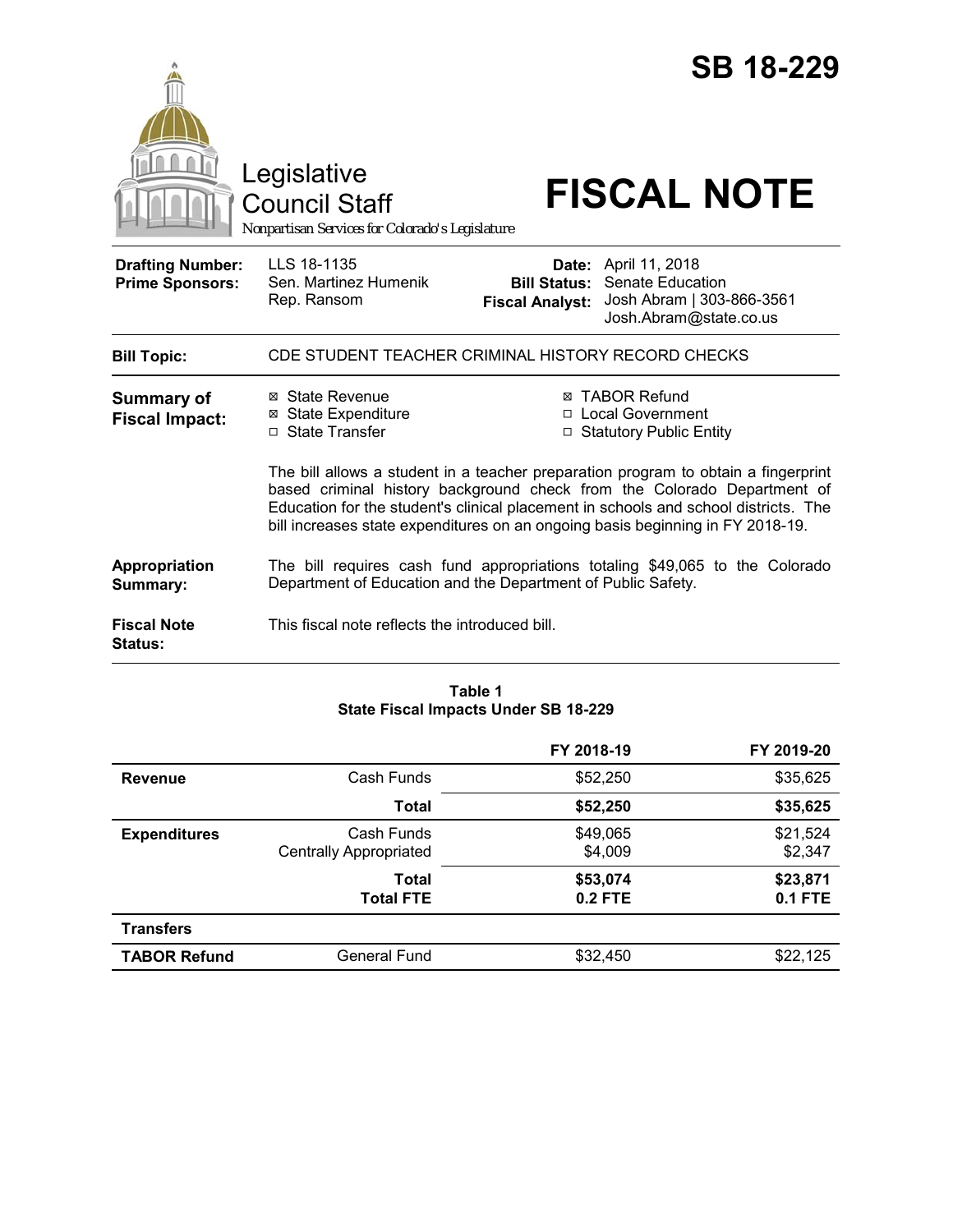April 11, 2018

## **Summary of Legislation**

The bill allows a student in an educator preparation program to request that the Colorado Department of Education (CDE) process a fingerprint-based criminal history record check for the student when the student seeks field experiences in a school, e.g., student teaching or other clinical experiences.

The student may authorize the CDE to release the results of the record check to school districts or charter schools. For up to three years following the initial check, a student may request that CDE release the background check to additional schools or districts. The fingerprints may also be used by the student to satisfy thefingerprint submission requirement for a professional teacher license. CDE may charge a fee to complete the record check.

## **Background and Assumptions**

In FY 2017-18, there were approximately 2,400 students that graduated from a Colorado-based teacher preparation program. It is estimated that in any year, approximately 1,200 students participate in clinical experience requiring placement in a public school. Since the bill's effective date allows for 11 months of implementation in FY 2018-19, it is further assumed that approximately 1,100 students will require a background check during that year and 750 students will require checks in FY 2019-20. Since the bill allows for a single check to accompany the student through three additional years of clinical placement, this fiscal note assumes that the first year impact is higher than subsequent years.

The Enforcement Unit within the Office of Educator Talent at CDE is the repository for educator criminal records and for conducting background checks on licensed educators. When an applicant applies for a field experience background check, the student submits a fingerprint card to the CDE, who then pass the card to the Colorado Bureau of Investigations (CBI) to determine if a criminal history exists. CBI forwards the fingerprints to the Federal Bureau of Investigations (FBI) who check for national criminal history information. The results of background checks are submitted to the Enforcement Unit at CDE and processed by 1.0 FTE Background Specialist.

#### **State Revenue**

The bill increases state cash fund revenue in the CDE from fees by \$52,250 in FY 2018-19, and by \$35,625 in FY 2019-20.

**Fingerprint-based background checks** . This bill increases state cash fund revenue from fingerprint-based criminal history background checks in the CDE that is reappropriated to the CBI identification Unit Cash Fund in the DPS. Fee revenue increases by \$43,450 in FY 2018-19 and \$29,625 in FY 2019-20. This level of new background checks also increases state FTE by 0.2 in FY 2018-19 and 0.1 FTE in FY 2019-20.

The current fee for background checks is \$39.50, which includes \$10 for a Federal Bureau of Investigation (FBI) fingerprint-based check, which is passed on to that federal agency. The federal portion of this fee is excluded from the state TABOR limit.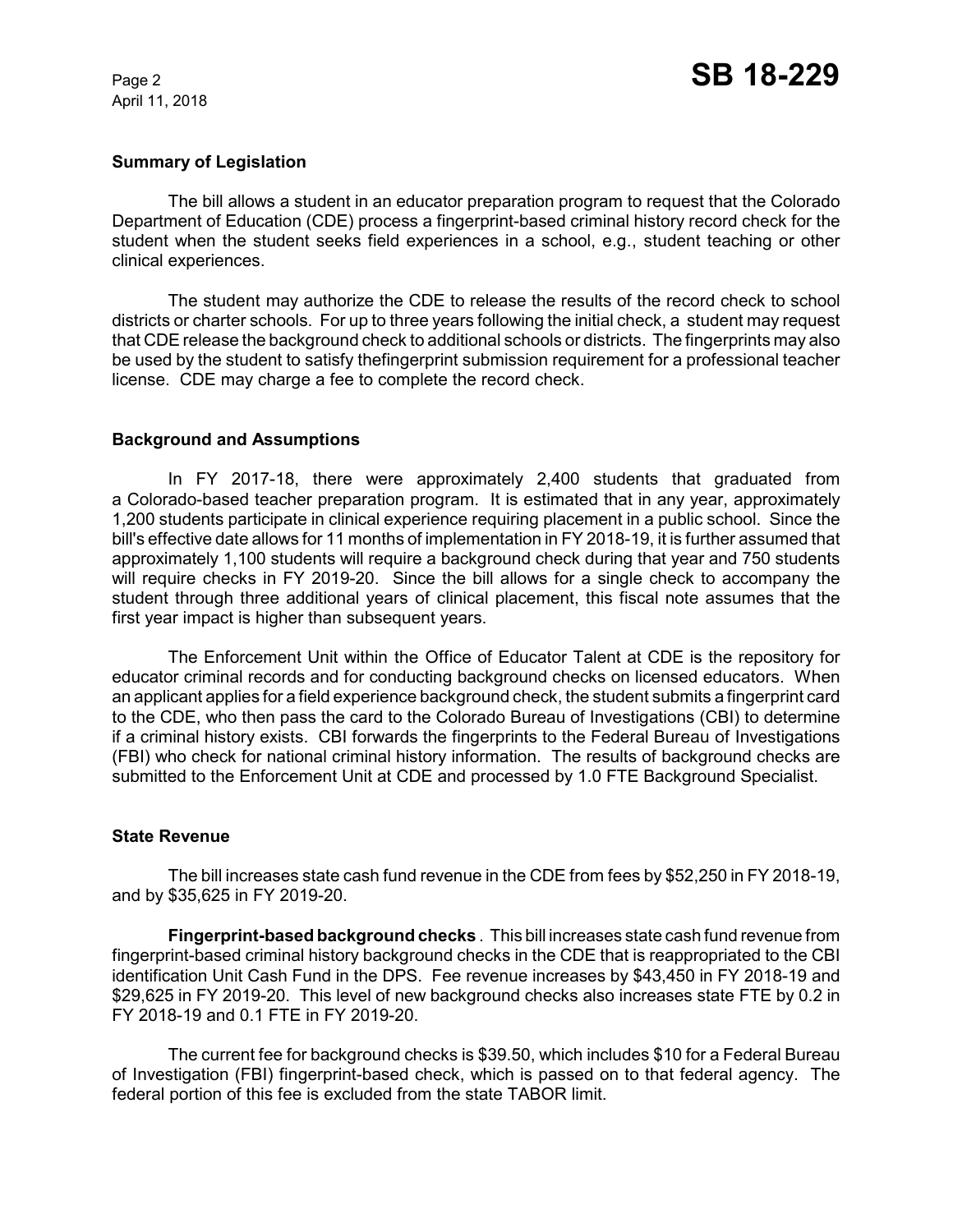April 11, 2018

**Process surcharge.** Based on additional state expenditures at the CDE in FY 2018-19, each background check processed for students will likely include a surcharge of \$8.00, charged to students in both FY 2018-19 and FY 2019-20, to offset the department's cost to update information systems. See State Expenditures section for more information.

**Fee impact on students**. Colorado law requires legislative service agency review of measures which create or increase any fee collected by a state agency. The table below identifies the fee impact of this bill.

| <b>Fiscal Year</b> | Type of Fee                           | <b>Proposed</b><br>Fee | <b>Number</b><br><b>Affected</b> | <b>Total Fee</b><br>Impact |
|--------------------|---------------------------------------|------------------------|----------------------------------|----------------------------|
| FY 2018-19         | CDE Criminal history background check | \$39.50                | 1.100                            | \$43,450                   |
|                    | CDE IT surcharge                      | \$8.00                 | 1.100                            | \$8,800                    |
|                    |                                       |                        | <b>FY 2018-19 Total</b>          | \$52,250                   |
| FY 2019-20         | CDE Criminal history background check | \$39.50                | 750                              | \$29.625                   |
|                    | CDE IT surcharge                      | \$8.00                 | 750                              | \$6,000                    |
|                    |                                       |                        | <b>FY 2019-20 Total</b>          | \$35,625                   |

#### **Table 2 Fee Impact on Teacher Preparation Students**

# **TABOR Refund**

This bill increases state revenue from fees, which will increase the amount of money required to be refunded under TABOR, \$32,450 in FY 2018-19 and \$23,871 in FY 2019-20. Since the bill increases the TABOR refund obligation without a corresponding change in General Fund revenue, the amount of money available in the General Fund for the budget will decrease by an identical amount. State revenue subject to TABOR is not estimated for years beyond FY 2019-20.

## **State Expenditures**

The bill increases state expenditures by \$53,074 and 0.2 FTE in FY 2018-19, and by \$23,871 and 0.1 FTE in FY 2019-20. New state expenditures are displayed in Table 3 and described below.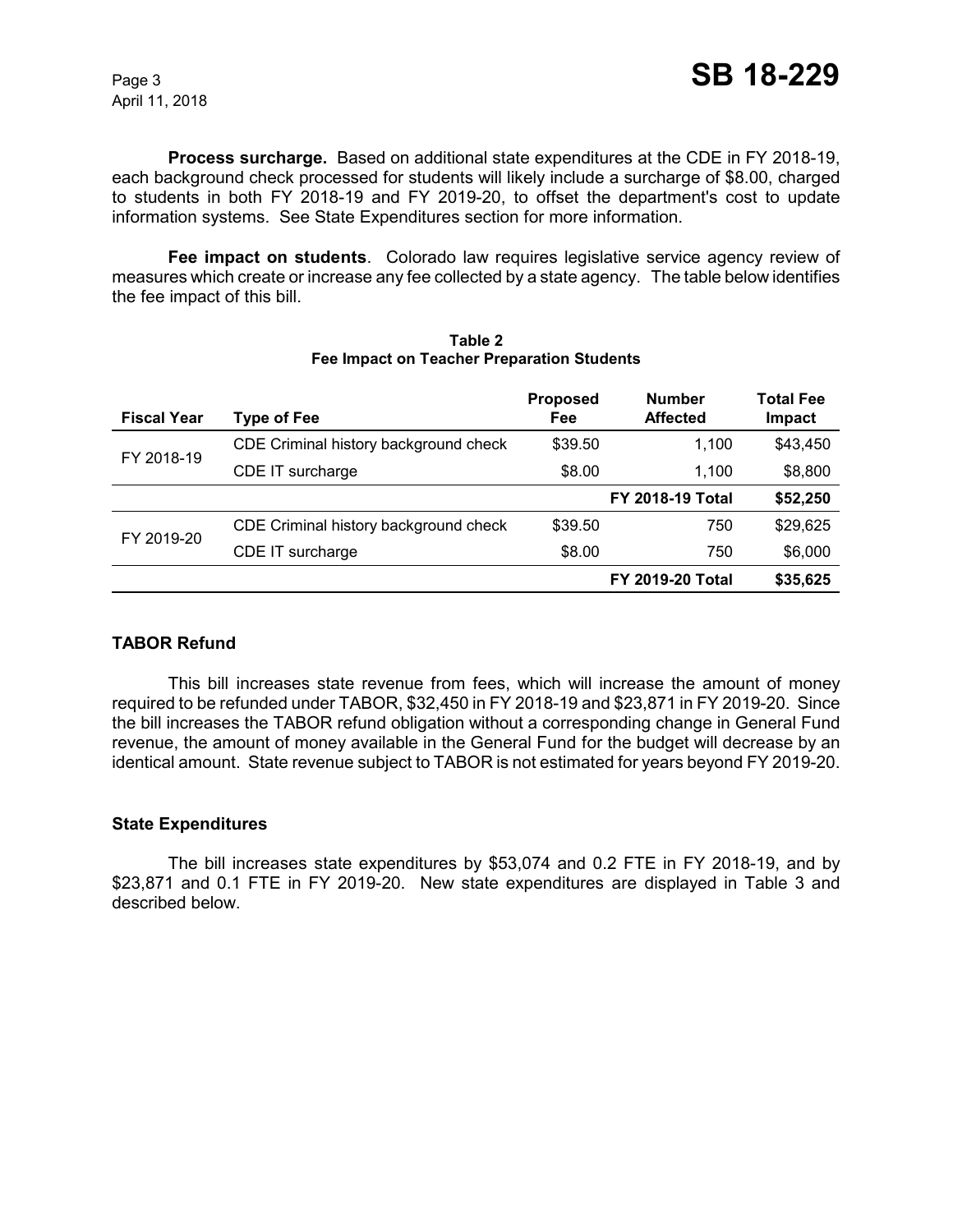**Table 3 Expenditures Under SB 18-229**

| <b>Cost Components</b>                               | FY 2018-19     | FY 2019-20 |
|------------------------------------------------------|----------------|------------|
| <b>Department of Public Safety</b>                   |                |            |
| <b>Personal Services</b>                             | \$11,044       | \$7,191    |
| FBI Pass through                                     | \$11,000       | \$7,500    |
| Training, document digitization, equipment & postage | \$12,021       | \$6,833    |
| Centrally Appropriated Costs*                        | \$4,009        | \$2,347    |
| FTE - Personal Services                              | 0.2 FTE        | $0.1$ FTE  |
| <b>DPS (Subtotal)</b>                                | \$38,074       | \$23,871   |
| <b>Colorado Department of Education</b>              |                |            |
| <b>Computer System Changes</b>                       | \$15,000       |            |
| <b>CDE (Subtotal)</b>                                | \$15,000       |            |
| Total                                                | \$53,074       | \$23,871   |
| <b>Total FTE</b>                                     | <b>0.2 FTE</b> | 0.1 FTE    |

 *\* Centrally appropriated costs are not included in the bill's appropriation.*

**Department of Public Safety.** This bill increases overall expenditures from the CBI Identification Unit Cash Fund in DPS by \$38,074 and 0.2 FTE in FY 2018-19 and by \$23,871 and 0.1 FTE in FY 2018-19.

*Personal services.* Beginning in FY 2018-19, DPS will require 0.1 FTE Fingerprint Examiner and 0.1 FTE Data Specialist to process the 1,100 anticipated fingerprint background applications from pre-service educators. A Fingerprint Examiner can process 8,250 requests per year, and a Data Specialist 16,500. These employees will undertake a one-time training session that costs \$1,000 per person.

*Federal Bureau of Investigation Pass-through*. The DPS passes \$10 of every application on to the federal government. With 1,100 applications in FY 2018-19, this equates to \$11,000; with 750 applications in FY 2019-20, this equates to \$7,500.

*Other costs.* The following costs are associated with each background check application: \$6.10 dedicated to equipment maintenance; \$1.55 for print digitization; \$0.88 to access the Colorado Crime Information Center for information pertinent to the background check; and \$0.58 printing and postage costs.

**Colorado Department of Education.** The ability to post student records to educator preparation programs at institutions of higher education will require a change to the department's current eLicensing system. The system vendor will need to write custom code to allow for identification of educator preparation programs, and to track the student for up to three years. The custom code will cost \$15,000 in FY 2018-19 only.